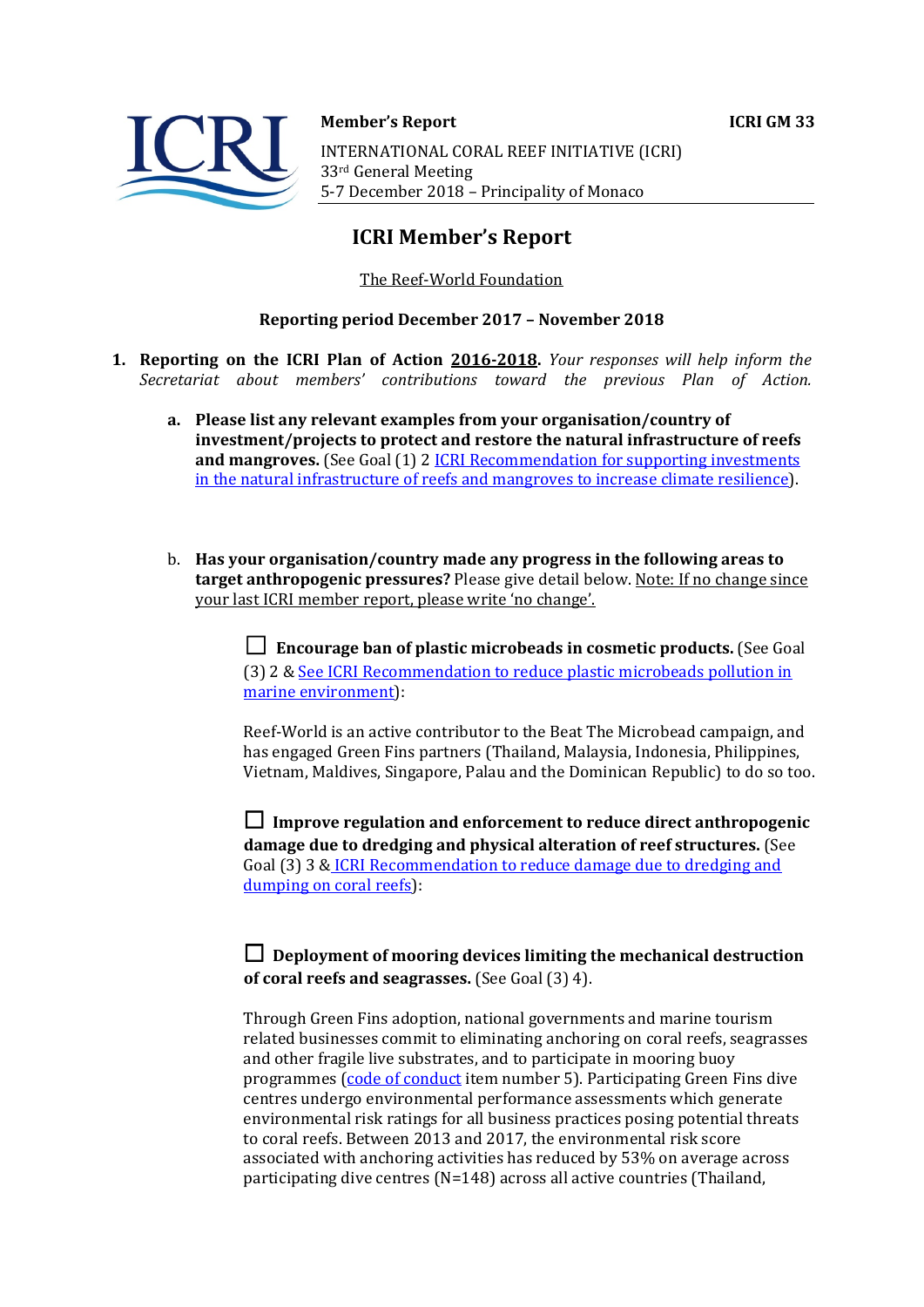Malaysia, Indonesia, Philippines, Vietnam, Maldives, Singapore, Palau and Dominican Republic). Furthermore, the number of dive centres anchoring in 2013 represented  $31\%$  of the total, this reduced to only 6% of the total in 2017. From this data we can infer that improvements in environmental practice in line with the Green Fins code of conduct within dive operations, as well as improved availability of mooring buoys, has resulted in a significant reduction in anchoring activities at project coral reef sites.

A key element of Reef-World's Green Fins IYOR 2018 campaign (more details below) focussed on raising awareness to alternatives to anchoring. The following awareness raising material was developed -

- An infographic providing an overview of the impacts of anchoring and offering guidance for alternatives.
- Guidance for liveaboard dive boats to minimise the impact of anchoring when there are no alternatives.
- Recommendations on how to install mooring buoys.
- A video featuring a Green Fins dive centre's efforts to eliminate anchoring.
- c. **Did your organisation/country celebrate International Year of the Reef?** Please give details below. (See Goal  $(5)$  1 & ICRI Recommendation designating 2018 as the third International Year of the Reef):

Reef-World designed and is currently implementing the Green Fins IYOR 2018 Campaign. All campaign material can be found on the associated Trello Board. The campaign focusses on 4 actions points -

- Redefine the dive (released February 2018)
- Alternatives to Anchoring (released June 2018)
- Do not feed the fish (released October 2018)
- A healthy ocean means a healthy business (due for release November 2018)

The campaign has been disseminated through Green Fins and Reef-World social media (commonly reaching an audience of more than 25K) and 43 articles released on online platforms and magazines (example here).

**2. Contribution to the ICRI Plan of Action 2018‐2020 and upcoming ICRI general meetings.** *Your responses to the following questions will assist the Secretariat in assessing contributions towards the major themes of the draft ICRI Plan of Action 2018‐2020.*

### **Theme 1 – Promote effective and adaptable solutions to improve the protection of coral reefs**

- a. **Which of the below topics do you consider to be the three top challenges that your organisation faces in managing coral reefs?** Please select from the options below:
	- $\boxtimes$  Climate change impacts
	- $\Box$  Inadequate planning, zoning and management
	- $\Box$  Unsustainable resource extraction
	- $\boxtimes$  Tourism and recreation
	- □ Shipping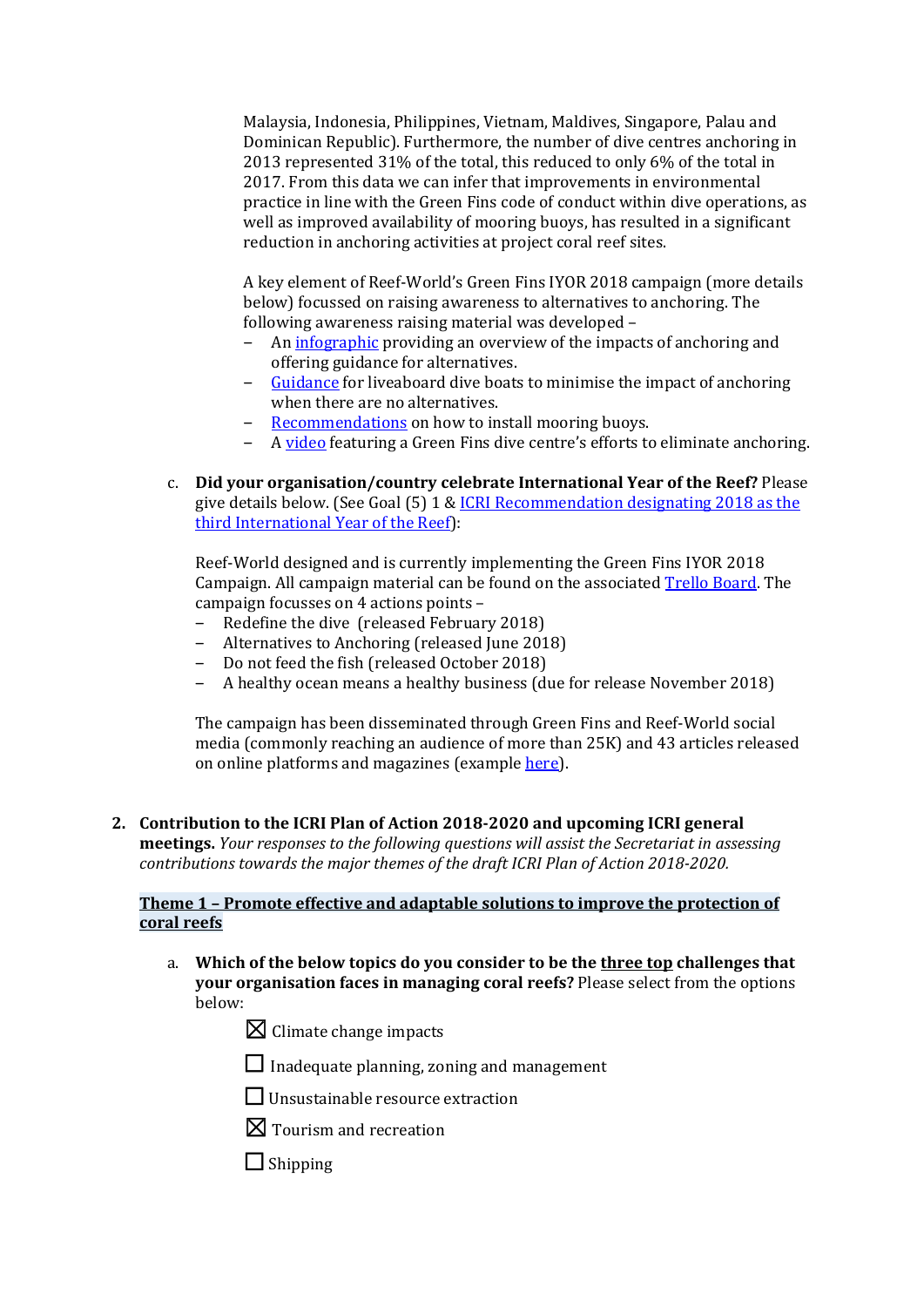$\Box$  Coastal development

□ Dredging

 $\boxtimes$  Illegal and destructive fishing

 $\Box$  Fish and coral trade

 $\Box$  Marine debris

- $\Box$  Other. Please specify:
- b. **Please list any examples of innovative management practices that your organisation/country is involved in, such as use of VMS, drones & ecological mooring devices.** Include their limits, conditions of implementation, financing and an assessment of their results and links for more information if possible.
	- The Green Fins approach, specifically the associated green environmental assessment rating system (GEARS), remains entirely unique globally. Conditions for implementation include an active diving/ snorkeling industry, a government mandate to manage the coastal environment, and access to experienced divers to be trained as Green Fins assessors. Green Fins delivers on national and international environmental targets. Finances for national level implementation are usually supported by central government funds, in collaboration with partnering NGO support. International development, promotion and capacity building work conducted by Reef-World is largely supported through grants (with the UN Environment remaining the main donor) as well as through partnerships with industry. Green Fins has measurably improved environmental practice in the marine tourism industry in all the sites it has been implemented (in Thailand, Malaysia, Indonesia, Philippines, Vietnam, Maldives, Singapore, Palau and the Dominican Republic).
	- Through Green Fins, Reef-World widely promotes the use of ecological mooring devices (see 1.b above). Many of these systems require expense, time and human resource to install, which remains a barrier for many of the smaller dive and snorkel operations. Still, there is great opportunity in partnering with the tourism industry in order to reduce the impacts of anchoring. Where strong policy and / or legislation support ongoing mooring buoy programmes, there is notably more success. An assessment of the results of Reef-World "alternatives" to anchoring" advocacy can be read in section 1.b above.
- c. **Please list any examples of innovative funding for management that your organisation/country is involved in.** Include their limits, conditions of implementation, financing and an assessment of their results and links for more information if possible.
	- Because of its emphasis on private sector responsibility and performance, Green Fins lends itself to implementation through symbiotic partnerships that builds on more traditional corporate social responsibility programmes of businesses. Reef-World is working with a number of industry leaders to develop strategic partnerships aimed to result in measurable environmental action in line with the Green Fins code of conduct, while providing sustainable financing for international Green Fins operations. Such partnerships initially require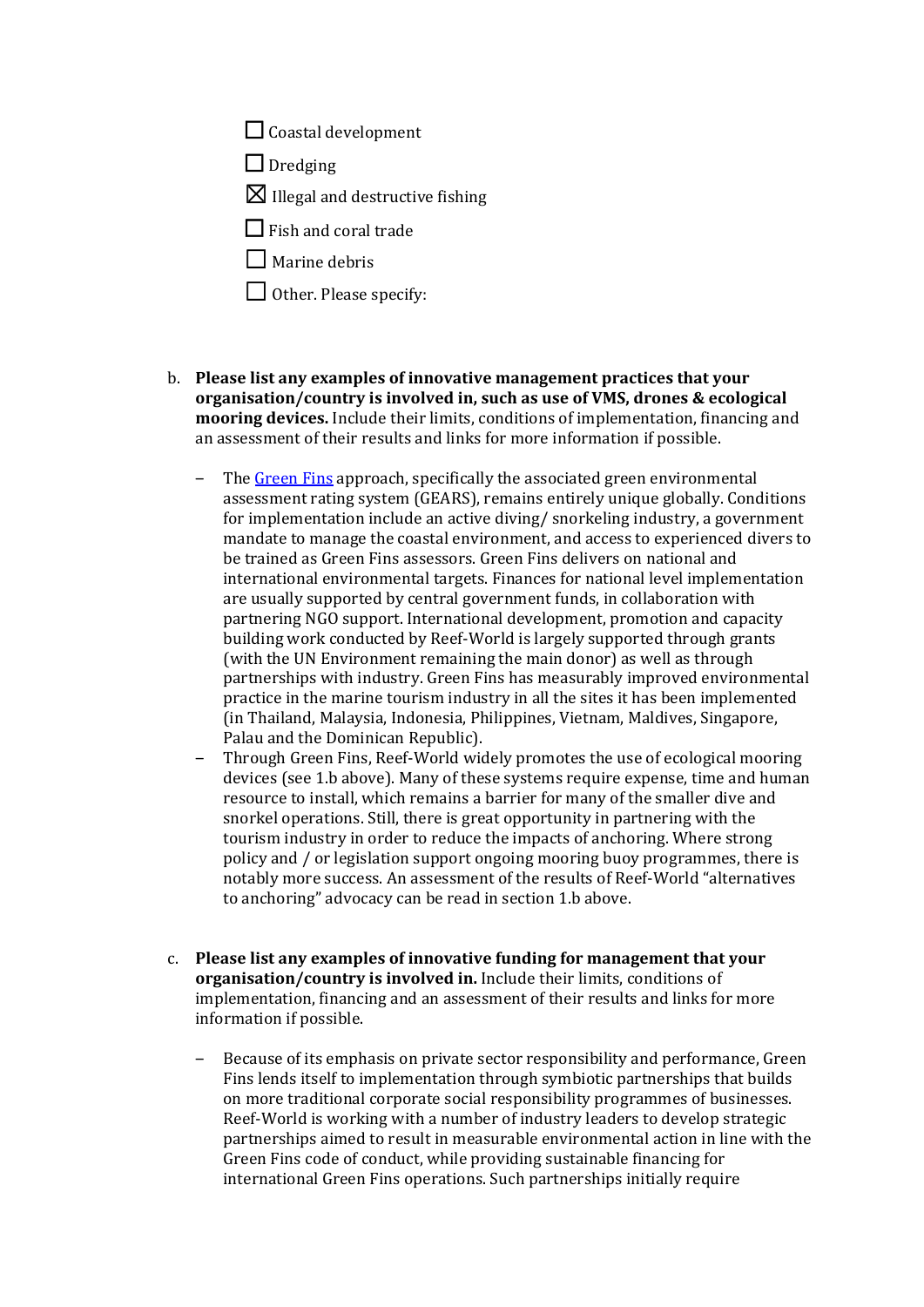significant investment in resource to design and develop, which is a limitation. Another limitation is the requirement to deliver on these partnerships and in some instances provide collaborative marketing, which achieves the conservation objectives of the charity, however it does require more resources. Reef-World are still in the early stages of implementing these strategic partnerships, a better assessment of the results will be available by mid 2019.

- Reef-World is also in the early stages of identifying sustainable income opportunities, with the aim to ensure the sustainability of the Green Fins initiative and scale it's impact. In these early stages we aim to identify what brings value for local businesses and what delivers on the charitable objective, which can be linked to various income streams in the form of: voluntary donations, fees for additional value services, payment for a service/product.
- d. **Please list any examples of leading practices, techniques and strategies for building reef resilience that your organisation/country is involved in.** Include their limits, conditions of implementation, financing and an assessment of their results and links for more information if possible.
	- By reducing local direct threats to coral reefs, the Green Fins approach supports reef resilience work. (see 2.b above for further information).
- e. **Please list any examples of leading practice reef restoration mechanisms that your organisation/country is involved in.** Include their limits, conditions of implementation, financing and an assessment of their results and links for more information if possible.

#### **Theme 3 – Support communities reliant on coral reefs**

**f. Is sustainable tourism development a significant challenge for your organisation?** If so please include detail below of the kinds of challenges faced and your strategies to deal with them.

Main challenges include -

- Lack of national frameworks and legislation, and lack of capacity for enforcement of existing legislation, designed to tackle the environmental impacts associated with tourism development.
- Lack of awareness among tourists of good environmental practice.
- Instability of tourism related businesses resulting in high staff turnover / change in ownership, which threatens to undermine efforts to implement good environmental practice on a business by business case.
- Scale and growth of the tourism sector versus lack of national government support and resources to keep up with the current and expected growth trends.

Strategies to deal with them  $-$ 

- Implementation of the Green Fins approach at major dive destinations.
- To promote awareness of existing laws with the private sector and provide recommendations for strengthening legislations to national authorities.
- Implementation of global, targeted communication efforts to better inform marine tourism industry consumers to catalyse a pro-environmental behaviour change.
- Annual awareness raising activities promoting environmental best practice with dive operator staff, allowing access to new staff and owners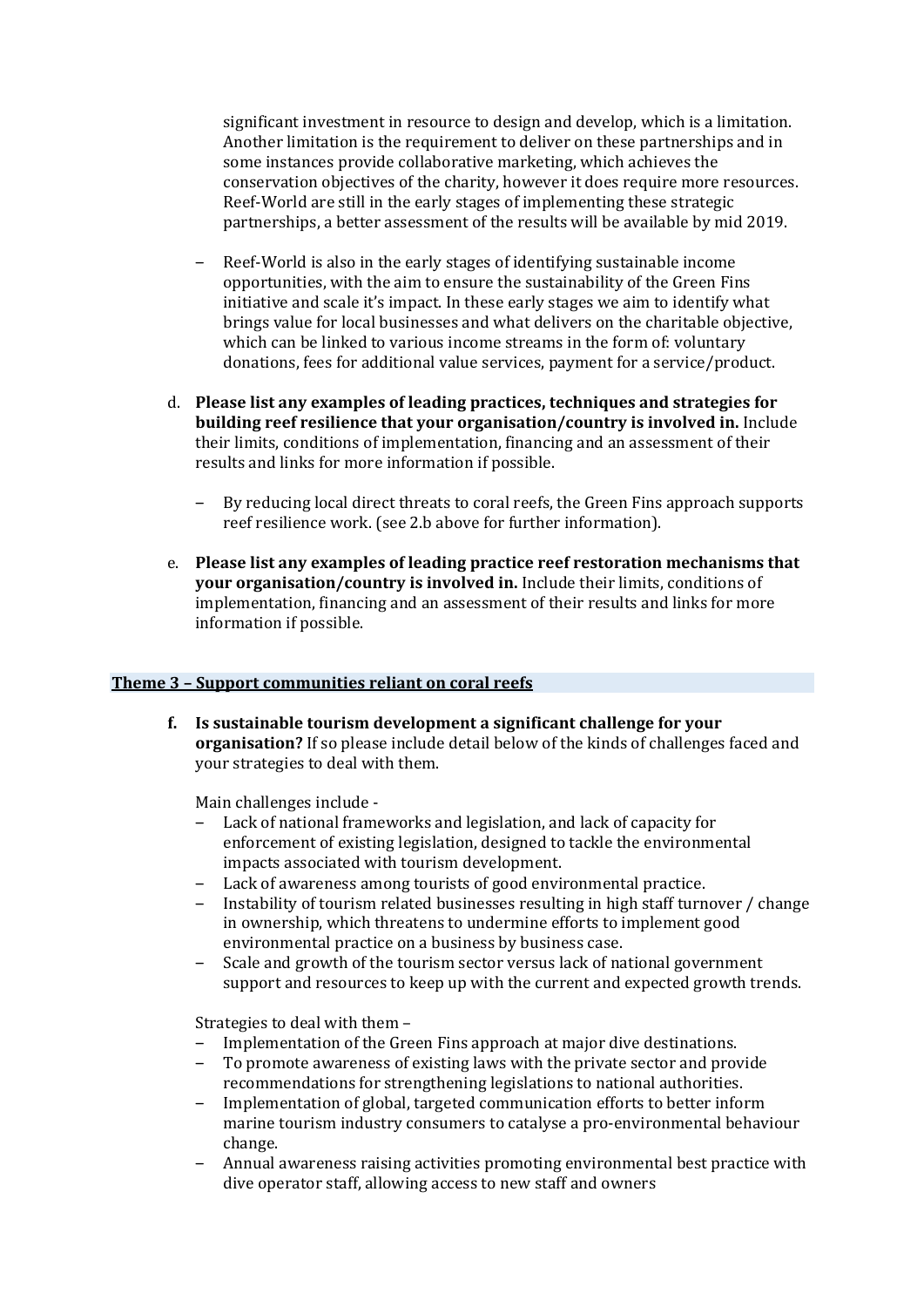- Diversify the current approach to enable global scalability through the development of a new online education and solution sharing platform.
- **g. Is your organisation involved in activities to raise awareness and encourage action** to support communities reliant on coral reefs? Please include details below.
	- Awareness raising activities target dive centre staff who are usually representatives of local communities. Messages include promotion of best environmental practice above and below the water.
	- Green Fins dive guide Ambassador programmes aim to provide environmental champions with the tools and knowledge to promote protection and conservation of their local coral reefs among their own communities and at work.
	- Global communication campaigns target local dive guides and instructors with messages to inspire them to take action and act as stewards for their dive sites and coral reefs (e.g. the Redefine the Dive Action Point within the Green Fins IYOR Campaign was specifically targeted at dive guides and instructors).

### **Theme 4 – Help to reduce anthropogenic threats to coral reefs, particularly those that occur at a global or regional scale**

- **h. What activities is your organisation involved in to elevate awareness of the global nature of the threat of climate change to coral reefs?** Please include details below
	- As members (Category D Liaisons) of the ISO WG1 TC 228 Diving Standards, Reef-World has provided critical input in the final Draft International Standard (DIS) to be agreed upon by other members and Reef-World at a meeting in Vienna, December 6‐7 2018 on DIS 21417 *"Requirements for training on environmental awareness for recreational divers."* This standard will ensure that all diver training organisations will have to comply to the news standards which contents include such topics such as Climate Change amongst others. Once finalised, Reef-World will be working alongside numerous diver training organisations to assist them with complying to this ISO standard through a comprehensive review of training material.
	- The effects of climate change on coral reefs is included in all levels of the Green Fins awareness raising sessions for dive staff. The importance of reducing local direct impacts (such as damage to live coral through direct diver contact / boat collisions / anchoring) to build coral's resilience to more widescale threats such as those associated with climate change is also included. Methods to monitor coral bleaching are also promoted.
- **i. Has your organisation made any progress in dealing with destructive fishing** and **trade?** Please include details below.
- j. **Has your organisation made any progress in dealing with marine debris?** Please include details below.

Green Fins addresses marine debris through awareness to the reduction in single use plastics through the uptake of eco-friendly alternatives, promoting and measuring compliance to responsible garbage management practices for dive / snorkel operations and encouraging participation in beach and reef clean ups.